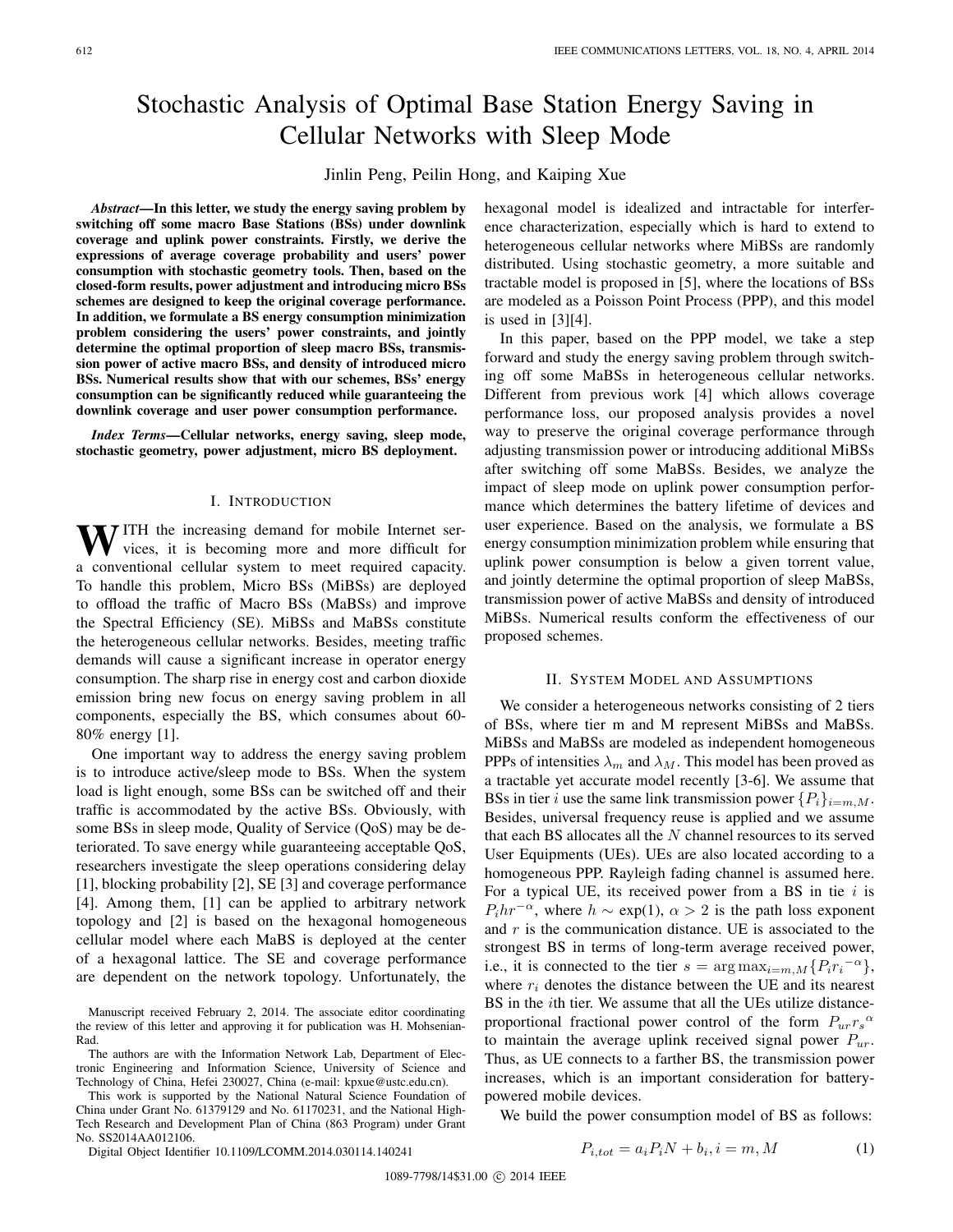where the coefficient  $\{a_i\}_{i=m,M}$  accounts for power consumption that scales with the average radiated power. The term  ${b_i}_{i=m,M}$  models the static power consumed by signal processing, battery backup and cooling.

An operator would save energy through turning some BSs into sleep mode so that they consume negligible energy when the system traffic is low enough to be served by less BSs. Because MaBSs' power consumption is generally much larger than that of MiBSs, we just apply sleep mode to MaBSs. A possible and simple implementation of sleep mode is random sleep strategy where each MaBS is turned off with probability  $\beta$  and continues to operate in active mode with probability  $1-\beta$ . According to the PPP thinning property, this procedure leads to the fact that the remaining active MaBSs follow a new PPP with  $(1 - \beta)\lambda_M$ .

After switching off some MaBSs, the coverage and UE power consumption performance will be deteriorated. We first discuss the impact of switching off MaBSs on the coverage and uplink power consumption performance in Section III. Then based on the results, the optimal  $\beta$  and energy saving under QoS performance constraints are given in Section IV.

# III. ANALYSIS ON DOWNLINK COVERAGE AND UPLINK POWER CONSUMPTION

## *A. Downlink coverage performance analysis*

The coverage probability of a UE is defined as

$$
P_C = \mathbb{P}[SINR > \gamma],\tag{2}
$$

where  $\gamma$  is the outage threshold. Note that the outage probability is  $1 - P_C = \mathbb{P}[SINR < \gamma]$ , which is also the cumulative distribution function (cdf) of the UE's Signal to Interference plus Noise Ratio (SINR). (2) can be calculated by:

$$
P_C = \mathbb{E}_{x_i}(\mathbb{P}[SINR(x_i) \ge \gamma]),\tag{3}
$$

where  $\mathbb{P}[SINR(x_i) \geq \gamma]$  is the coverage probability given that the UE is associated with the BS located at point  $x_i$  (belonging to *i*th tier) and  $\mathbb{E}_{x_i}(.)$  represents taking the expectation with respect to  $x_i$ .

**Lemma 1.** *The coverage probability for a typical randomly located UE in the heterogeneous networks consisting of MaBSs and MiBSs is:*

$$
P_C = \pi(\lambda_m P_m^{2/\alpha} + \lambda_M P_M^{2/\alpha}) \int_{t=0}^{\infty} \exp\left(-(\lambda_M P_M^{2/\alpha} + \lambda_m P_m^{2/\alpha})\right)
$$

$$
\mathcal{Z}(\gamma, \alpha)t\right) \exp\left(-\gamma \sigma^2 t^{\frac{\alpha}{2}}\right) dt,
$$
(4)

*where*  $\mathcal{Z}(\gamma, \alpha) = 1 - 2\gamma_2 F_1[1; 1 - 2/\alpha; 2 - 2/\alpha; -\gamma]$  *and* <sup>2</sup>F<sup>1</sup>[-] *denotes the Gauss hypergeometric function.*

*Proof:* After achieving the location distributions of served BS  $x_i$  and  $\mathbb{P}[SINR(x_i) \geq \gamma]$ , [6] gives out the result as follows (Theorem 1 in [6]):

$$
P_C = \lambda_M \int_{r=0}^{\infty} 2\pi r \exp(-(\lambda_M + \lambda_m P_m / P_M^{2/\alpha}))
$$
  
\n
$$
\mathcal{Z}(\gamma, \alpha)r^2) \exp(-(\gamma / P_M)\sigma^2 r^{\alpha})dr
$$
  
\n
$$
+ \lambda_m \int_{r=0}^{\infty} 2\pi r \exp(-(\lambda_M P_M / P_m^{2/\alpha} + \lambda_m))
$$
  
\n
$$
\mathcal{Z}(\gamma, \alpha)r^2) \exp(-(\gamma / P_m)\sigma^2 r^{\alpha})dr.
$$
\n(5)

The BS density and BS transmission power, which decide the system energy consumption, are separated in (5). For the first part, we use transformation  $t = r^2/P_M^{2/\alpha}$ . For the second next we use transformation  $t = \alpha^2/P_M^{2/\alpha}$ . Then often second part we use transformation  $t = r^2 / P_m^{2/\alpha}$ . Then after some algebraic manipulations we get the formula (4) which some algebraic manipulations, we get the formula (4), which combines BS density and BS transmission power together as a term, i.e,  $\lambda_m P_m^{2/\alpha} + \lambda_M P_M^{2/\alpha}$ .<br>We can get the coverage prob- $\Box$ 

We can get the coverage probability after MaBS sleep mode is applied through replacing  $\lambda_M$  with  $(1 - \beta)\lambda_M$  in formula (4). Obviously, the performance will be seriously deteriorated. Besides, from formula (4), we find that  $P_C$  is dependent on the term  $\lambda_m P_m^{2/\alpha} + \lambda_M P_M^{2/\alpha}$ . Only if we keep this combination<br>unchanged, then the coverage probabilities can be maintained unchanged, then the coverage probabilities can be maintained. Therefore, we have the following interesting result.

**Theorem 1.** *For heterogeneous cellular networks, after switching off*  $\beta \lambda_M$  *MaBSs, we can keep the original coverage performance with any of the following schemes:*

- *(Power Adjustment scheme, PA): increasing the transmission power of remaining active MaBSs from*  $P_M$  to  $P_M(1-\beta)^{-\alpha/2};$
- *(MiBS Deployment scheme, MD): additionally introducing*  $\beta \lambda_M (P_M/P_m)^{2/\alpha}$  *MiBSs*;
- *(Joint Power adjustment and MiBS deployment scheme, JPM): adjusting the transmission power of remaining active MaBSs from*  $P_M$  *to*  $P'_M$  *and additionally introducing*  $\lambda'_m$  MiBSs, where  $P'_M$  and  $\lambda'_m$  satisfy

$$
\lambda_M P_M^{2/\alpha} = \lambda'_m P_m^{2/\alpha} + (1 - \beta)\lambda_M P_M^{2/\alpha}.
$$
 (6)

**Remark 1:** Although it is impossible to deploy MiBSs as soon as switching off  $\beta \lambda_M$  MaBSs, we can pre-deploy some MiBSs. After switching off  $\beta \lambda_M$  MaBSs, we can switch on  $\lambda'_m$  additional pre-deployed MiBSs which is equivalent to introducing  $\lambda'_m$  MiBSs. Noted that PA and MD are two special cases of JPM when  $\lambda'_m = 0$  and  $P'_M = P_M$ ,<br>respectively. Thus we only focus on IPM in the following respectively. Thus, we only focus on JPM in the following parts. Besides, with these schemes, despite keeping the same coverage performance, the SINR and SE distribution will also not change after switching off  $\beta \lambda_M$  MaBSs. However, it should be noted that the UE capacity will become lower due to less available resources after switching off some MaBSs. Therefore, the sleep mode can only be applied when the system traffic is low enough to be served by less BSs.

#### *B. Uplink power consumption performance analysis*

After some BSs are switched off, their traffic load should re-associate to the active BSs, which are usually much farther away. Hence, another important performance that will be seriously impacted is the uplink power consumption. To the best of our knowledge, there is no discussion on this topic, which relates to the battery lifetime of devices and UE experience, hence is meaningful. UEs' power consumption is dependent on the distance from them to their serving BSs. Therefore, we first analyze the distance distribution, then derive the average uplink power consumption performance.

**Lemma 2.** *For heterogeneous cellular networks, the probability density function (pdf)*  $f_{r_s}(x)$  *of the distance*  $r_s$  *between*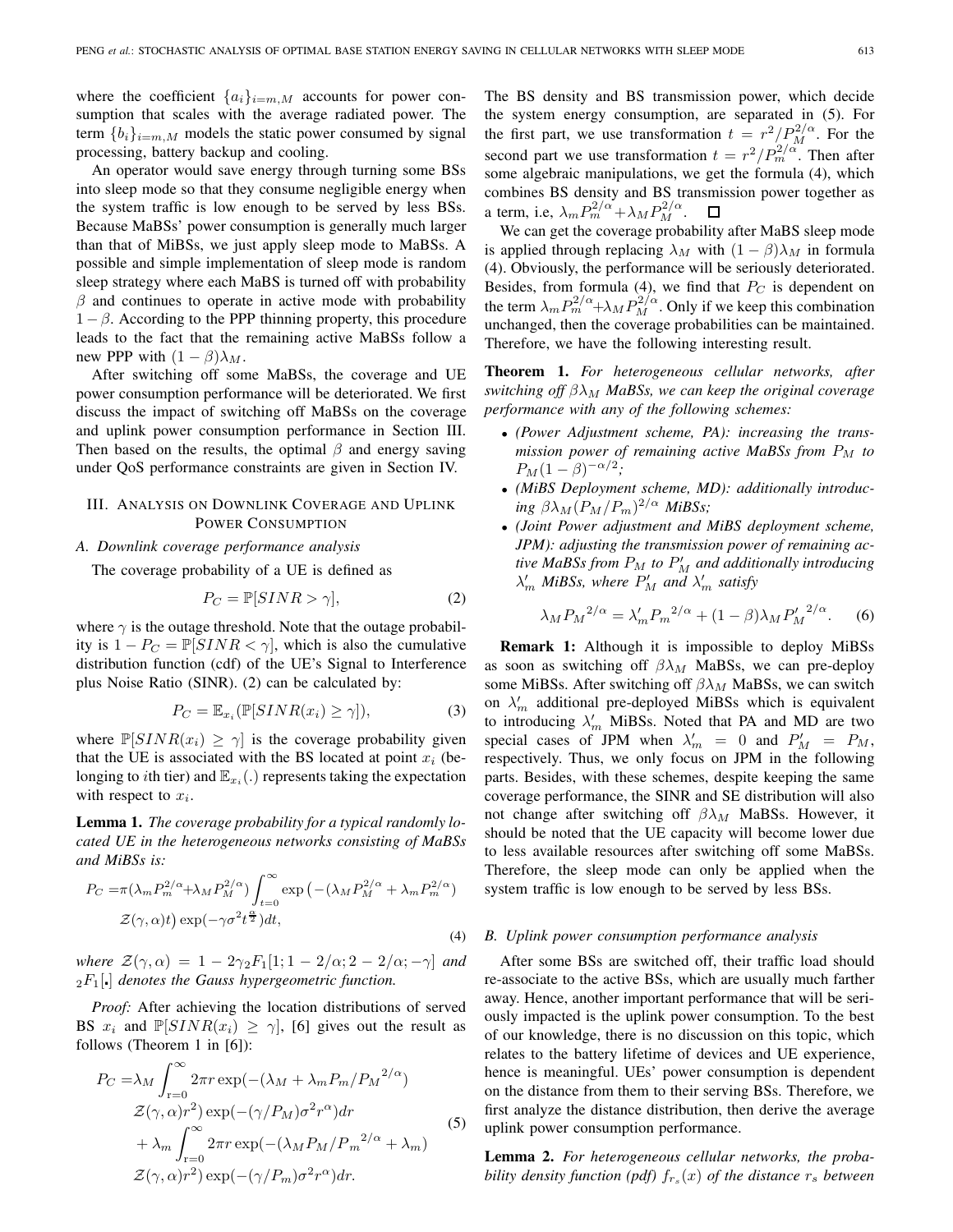*a typical UE and its serving BS is*

$$
f_{r_s}(x) = 2\pi \lambda_M x \exp\{-\pi (\lambda_M + \lambda_m (\frac{P_m}{P_M})^{\frac{2}{\alpha}})x^2\}
$$
  
+2\pi \lambda\_m x \exp\{-\pi (\lambda\_m + \lambda\_M (\frac{P\_M}{P\_m})^{\frac{2}{\alpha}})x^2\}. (7)

*Proof:* The pdf of  $r_m$  and  $r_M$  can be written as [5]:

$$
f_{r_m}(x) = 2\pi \lambda_m x e^{-\pi \lambda_m x^2};
$$
  
\n
$$
f_{r_M}(x) = 2\pi \lambda_M x e^{-\pi \lambda_M x^2}.
$$
\n(8)

Thus, the cdf  $\mathbb{P}(r_s \leq R)$  of  $r_s$  can be expressed as

$$
\mathbb{P}(r_M \leq R, r_M < r_m \left(\frac{P_M}{P_m}\right)^{\frac{1}{\alpha}}) + \mathbb{P}(r_m \leq R, r_M > r_m \left(\frac{P_M}{P_m}\right)^{\frac{1}{\alpha}})
$$
\n
$$
= \frac{\lambda_M}{\lambda_M + \lambda_m \left(\frac{P_M}{P_m}\right)^{\frac{-2}{\alpha}}} (1 - \exp\{-\pi(\lambda_M + \lambda_m \left(\frac{P_M}{P_m}\right)^{\frac{-2}{\alpha}})R^2\})
$$
\n
$$
+ \frac{\lambda_m}{\lambda_m + \lambda_M \left(\frac{P_M}{P_m}\right)^{\frac{2}{\alpha}}} (1 - \exp\{-\pi(\lambda_m + \lambda_M \left(\frac{P_M}{P_m}\right)^{\frac{2}{\alpha}})R^2\}).
$$
\n(9)

(7) can be obtained from the derivative of (9) with  $R$ .  $\Box$ Combining the pdf  $f_{r_s}(x)$  and distance-proportional fractional power control, we can get the closed-form expression of average UE power consumption as Theorem 2.

**Theorem 2.** *For heterogeneous cellular networks, the average uplink power consumption of a typical UE is*

$$
P_u = \int_0^\infty P_{ur} x^\alpha f_{r_s}(x) dx
$$
  
= 
$$
\frac{P_{ur} \Gamma(\frac{\alpha}{2} + 1) [\lambda_M P_M^{\frac{2+\alpha}{\alpha}} + \lambda_m P_m^{\frac{2+\alpha}{\alpha}}]}{\pi^{\frac{\alpha}{2}} (\lambda_M P_M^{\frac{2}{\alpha}} + \lambda_m P_m^{\frac{2}{\alpha}})^{\frac{\alpha}{2} + 1}}.
$$
 (10)

**Remark 2:** We can get the result after switching off  $\beta \lambda_M$ MaBSs through replacing  $\lambda_M$  with  $(1-\beta)\lambda_M$ . Obviously, the performance will be seriously impacted. With (6), we find that given UEs' torrent value  $P_{exp}$ , JPM can guarantee the uplink power consumption is in UEs' tolerance range only if

$$
(1 - \beta)P'_M^{\frac{\alpha + 2}{\alpha}} + [P_M^{\frac{2}{\alpha}} - (1 - \beta)P'_M^{\frac{2}{\alpha}}]P_m \le A, \quad (11)
$$

where

$$
A \stackrel{\Delta}{=} \left[ \frac{P_{\exp} \pi^{\frac{\alpha}{2}} (\lambda_M P_M^{\frac{2}{\alpha}} + \lambda_m P_m^{\frac{2}{\alpha}})^{\frac{\alpha}{2}+1}}{\Gamma(\frac{\alpha}{2}+1) P_{ur}} - \lambda_m P_m^{\frac{2+\alpha}{\alpha}} \right] / \lambda_M.
$$

#### IV. OPTIMAL ENERGY SAVING

In this section, we design the optimal proportion of sleep MaBSs  $\beta$ , active MaBSs' transmission power  $P'_M$  and introduced MiBSs' density  $\lambda'_m$  to minimize BS energy consumption under UE power consumption constraint for JPM. The problem is formulated as:

**P0:** minimize 
$$
E_{net}
$$
  
\nsubject to (6), (11) and  
\n $0 \le \beta \le 1$ ,  
\n $0 \le P'_M \le P_{M,max}$ ,  
\n $0 \le \lambda'_m \le \lambda_{m,max} - \lambda_m$ ,

where the last two constraints is the maximum value constraints of  $P_M'$  and  $\lambda_m + \lambda'_m$  in practical systems and  $E_{net}$  is<br>RS energy consumption, which can expressed as: BS energy consumption, which can expressed as:

$$
E_{net} = (1 - \beta)\lambda_M (a_M N P'_M + b_M)
$$
  
+ 
$$
(\lambda_m + \lambda'_m) P_m^{2/\alpha} (a_m N P_m + b_m).
$$
 (12)

Obviously, one challenge to solve **P0** is that  $\beta$ ,  $P'_M$  and  $\lambda'_m$  couple with each other. Thus, we try to decouple them to simplify the problem. Use (6) to eliminate variable  $\lambda'_m$  and first ignore the uplink power consumption constraint (11), then the problem can be equivalent to

**P1:** minimize 
$$
(1 - \beta)G(P'_M)
$$
  
\nsubject to  $0 \le \beta \le 1$ ,  
\n $0 \le P'_M \le P_{M,max}$ ,  
\n $0 \le \lambda M \frac{P_M^{2/\alpha} - (1-\beta)P'_M^{2/\alpha}}{P_m^{2/\alpha}} \le \lambda_{m,max} - \lambda_m$ ,

where  $G(x) = a_M N x - P_m^{-2/\alpha} (a_m N P_m + b_m) x^{2/\alpha} + b_M$ .

**Lemma 3.** *For P1, given*  $P'_M$ *, the optimal*  $\beta$  *is:* 

$$
\beta^* = \begin{cases} \min(1, H(P'_M)), & G(P'_M) \ge 0; \\ \max(0, 1 - \left(\frac{P_M}{P'_M}\right)^{2/\alpha}), & G(P'_M) < 0, \end{cases}
$$
(13)

*where*  $H(x) = 1 - \frac{P_M^{2/\alpha} - P_m^{2/\alpha}(\lambda_{m,max} - \lambda_m)/\lambda_M}{x^{2/\alpha}}$ .

With (13), **P1** can be simplified as the following 4 cases, each of which can be solved easily due to single-variable.

1) *Case 1*:  $1 < H(P_M')$  and  $G(P_M') \ge 0$ . In this case,<br>
1) *Case 1*:  $1 < H(P_M')$  and hence  $\lambda' = \lambda_1 (P_M')^{2/\alpha}$ from (13) we have  $\beta_1 = 1$  and hence  $\lambda'_{m,1} = \lambda_M (\frac{P_M}{P_m})^{2/\alpha}$ <br>correspondingly. Consider the constraints (11)  $1 \lt \overline{H(P')}$ correspondingly. Consider the constraints (11),  $1 < H(P_M)$ and  $G(P'_M) \geq 0$ , solve **P1** with  $\beta_1 = 1$ . If the solution exists<br>and suppose it is  $P'$  then we have the optimal value  $Y_2 = 0$ . and suppose it is  $P'_{M,1}$ , then we have the optimal value  $Y_1 = 0$ ; otherwise, let  $Y_1 = \infty$ .

2) *Case* 2:  $1 \geq H(P_M')$  and  $G(P_M')$ <br>-  $H(P')$  and  $\lambda' = \lambda$  $\binom{M}{M} \geq 0$ . In this case,  $\beta_2 = H(P_M')$  and  $\lambda'_{m,2} = \lambda_{m,max} - \lambda_m$  correspondingly.<br>Consider the constraints (11)  $1 > H(P')$  and  $G(P') > 0$ Consider the constraints (11),  $1 \geq H(P_M)$  and  $G(P_M') \geq 0$ ,<br>solve **P1** with  $\beta_0 = H(P')$  If the solution exists and suppose solve **P1** with  $\beta_2 = H(P_M')$ . If the solution exists and suppose it is  $P'$  then we have the optimal value  $\beta_2 - H(P'$ ) and it is  $P'_{M,2}$ , then we have the optimal value  $\beta_2 = H(P'_{M,2})$  and  $V_2 = (1 - \beta_2)G(P')$  by otherwise, let  $V_2 = \infty$  $Y_2 = (1 - \beta_2)G(P'_{M,2})$ ; otherwise, let  $Y_2 = \infty$ .<br>3)  $Case 3$ ;  $P_{M} \leq P'$  and  $G(P') \leq 0$ . In the

3) *Case 3*:  $P_M \leq P'_M$  and  $G(P'_M) < 0$ . In this case,  $\beta_3 =$  $1 - \left(\frac{P_M}{P_M'}\right)^{2/\alpha}$  and  $\lambda'_{m,3} = 0$  correspondingly. Consider the constraints (11),  $P_M \leq P'_M$  and  $G(P'_M) < 0$ , solve **P1** with  $\beta_3 = 1 - \left(\frac{P_M}{P_M'}\right)^{2/\alpha}$ . If the solution exists and suppose it is  $P'_{M,3}$ , then we have  $\beta_3 = 1 - \left(\frac{P_M}{P'_{M,3}}\right)^{2/\alpha}$  and the optimal value  $Y_3 = (1 - \beta_3)G(P'_{M,3})$ ; otherwise, let  $Y_3 = \infty$ .<br>
(A)  $Case 4: P_{M,5} > P'$  and  $G(P') > 0$ . In this case

4) *Case 4*:  $P_M > P'_M$  and  $G(P'_M) < 0$ . In this case,  $\beta_4 = 0$ . Consider the constraints (11),  $P_M^N > P_M^{\prime}$  and  $G(P_M^{\prime}) < 0$ ,<br>solve **P1** with  $\beta_{\prime} = 0$  If the solution exists and suppose it is solve **P1** with  $\beta_4 = 0$ . If the solution exists and suppose it is  $P'_{M,4}$ , then we have  $\lambda'_{m,4} = \lambda_M \frac{P_M^{2/\alpha} - P'_{M,4}^{2/\alpha}}{P_M^{2/\alpha}}$  and the optimal value  $Y_1 = C(P')$  is otherwise. Let  $Y_2 = \infty$ value  $Y_4 = G(P'_{M,4})$ ; otherwise, let  $Y_4 = \infty$ .<br>After discussing the above four cases

After discussing the above four cases, we can get the optimal solution to **P0** as follows:

$$
[\beta^*, P'_M^*, \lambda'_m^*] = [\beta_i, P'_{M,i}, \lambda'_{m,i}], \tag{14}
$$

where  $i = \arg \min_{i=1,2,3,4} \{Y_i\}.$